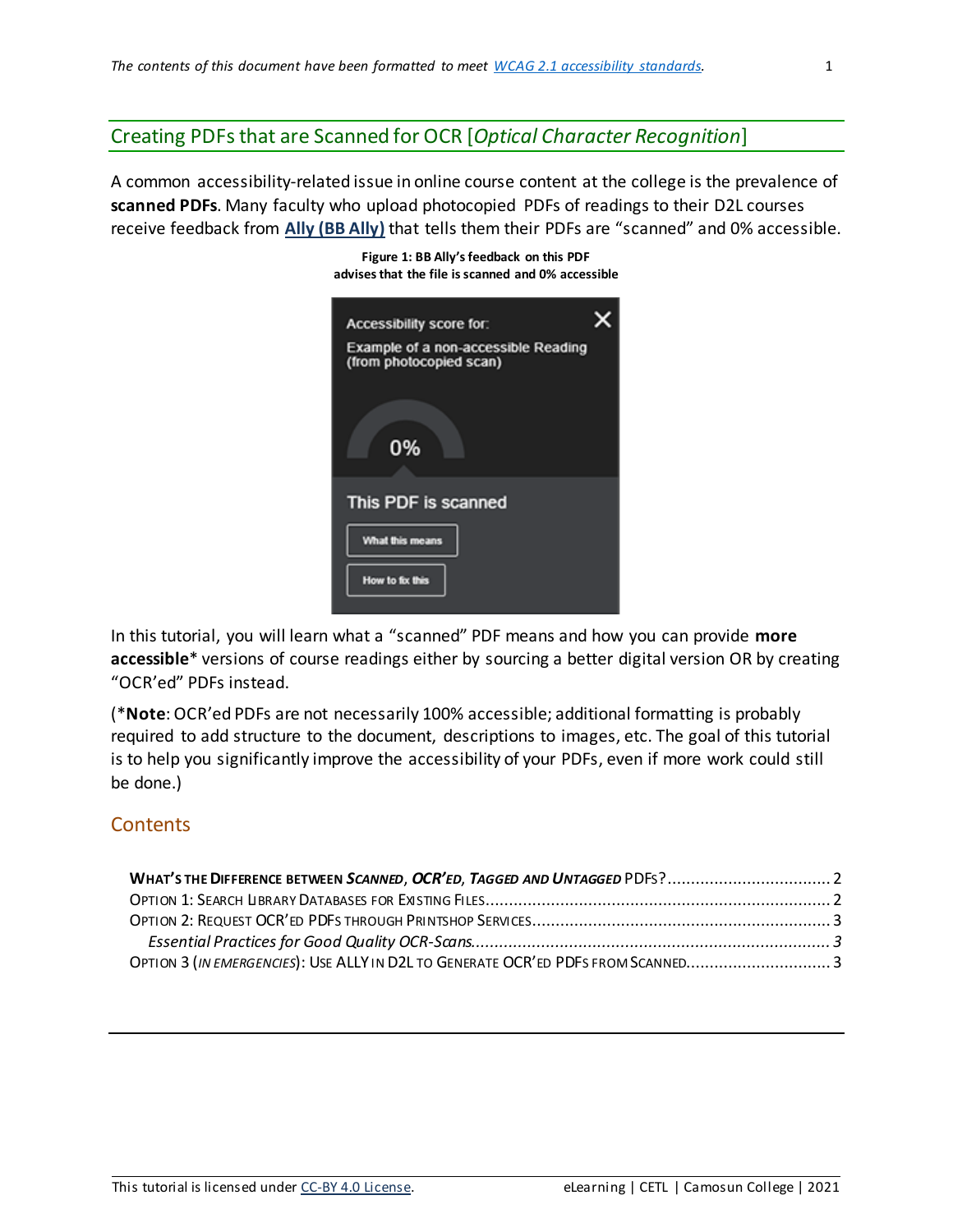### <span id="page-1-0"></span>**WHAT'S THE DIFFERENCE BETWEEN***SCANNED*, *OCR'ED*, *TAGGED AND UNTAGGED* PDFS?

- A **scanned PDF** refers to a file that was created through photocopying a source document into PDF format and in which the photocopy is effectively just a picture of the original document. In a photocopy-scanned PDF, the text cannot be extracted by text-to-speech tools and is therefore completely unavailable to any student who requires that support.
- An **OCR'ed PDF** refers to a file that has been scanned for "Optical Character Recognition" before being saved as PDF. In other words, text has been extracted from the scanned source material and it can be understood by text-to-speech tools.
- An *untagged PDF* is likely also an OCR'ed PDF. The OCR scanning process is able to extract the text from a document but it does not re-create the structure of the original document. "Tags" refer to the structural components of a document, such as headings, paragraphs, tables, and links.

An untagged PDF will likely be readable by a text-to-speech programs (e.g. **docReader**), but it is missing important information that would make it truly accessible for all students. *For example*, the lack of document structure will mean that a student who relies on a screen-reader (e.g. JAWS), or a student who navigates the screen using keyboard shortcuts will not be able to navigate through the PDF, jump to a specific section of the document, or access context about any images in the document.

• A **tagged PDF** is the most accessible type of a PDF.

If you create a PDF from your own Word or PowerPoint files, much of the structure you add to the original file will become the heading, paragraph, image description, etc. tags in the PDF version. (For more guidance on document structure, see: [Accessibility Checkpoints for](https://elearningtutorialscamosun.opened.ca/wp-content/uploads/sites/1304/2020/03/Accessibility_Document-checkpoints_2020.pdf)  [WORD DOCUMENTS\)](https://elearningtutorialscamosun.opened.ca/wp-content/uploads/sites/1304/2020/03/Accessibility_Document-checkpoints_2020.pdf).

Tagging an untagged PDF re-creates the missing document structure and will do a lot to improve the accessibility of the file. It is possible to use **[Adobe Pro DC](http://intranet.camosun.bc.ca/departments/its/documentation/adobe/)** to edit an OCR'ed PDF and add tags to improve its accessibility.

(The steps for tagging a PDF using *Adobe Pro DC* are out of scope this tutorial.)

### <span id="page-1-1"></span>OPTION 1: SEARCH LIBRARY DATABASES FOR EXISTING FILES

If you have not already done this, try searching the [college's library databases](https://camosun.libguides.com/az.php) to determine if there is already a good-quality digital version of the article available through these resources that you could provide to your students.

*Note*: PDFs that are available through the databases may already be [Tagged PDFs,](#page-1-0) which are the most accessible type of PDF file.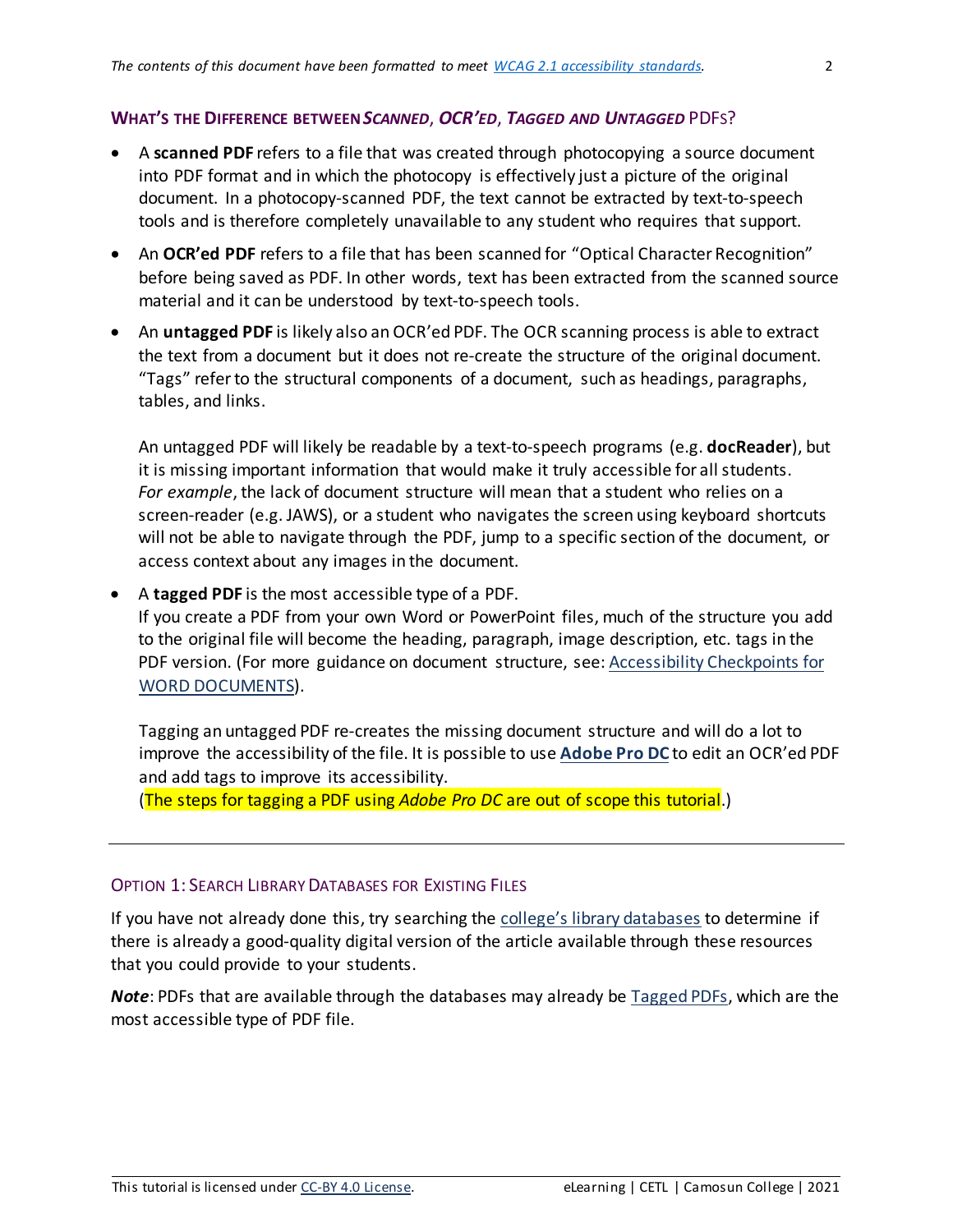### <span id="page-2-0"></span>OPTION 2: REQUEST OCR'ED PDFS THROUGH PRINTSHOPSERVICES

Before you spend hours standing at a photocopy machine, scanning your course readings (e.g. articles and book chapters) to create inaccessible PDFs, consider contacting [the Printshop for](https://legacy.camosun.ca/services/printshop/contact.html)  [help](https://legacy.camosun.ca/services/printshop/contact.html) with this task.

While the mandate for Camosun's Printshop is to scan materials for printing purposes, they can also scan your course readings for OCR (Optical Character Recognition) – **upon request**.

"We can do it quite easily, just ask!" (*Printshop Services*)

Note: the Printshop is **not set up to do any tagging** of OCR'ed PDFs.

#### <span id="page-2-1"></span>**ESSENTIAL PRACTICES FOR GOOD QUALITY OCR-SCANS**

When submitting original materials to the Printshop to be OCR-scanned:

- 1. **Select clean copies** of all source materials (i.e. unmarked originals, without ANY handwritten or marginalia notes, or underlining and highlighting).
- 2. Select source materials with **high-contrast** between background colour and foreground text.

If the source materials are shadowy or grainy, or the pages are wrinkled, or they include lots of underlining, highlighting, or margin notes, the quality of the OCR-scanned PDF will suffer. The OCR-scanning process simply interprets the picture it sees and converts it to text; if the empty spaces on the original page are not clean, the OCR process may try to interpret shadows and graininess and marginalia as text and you will be left with some gibberish mixed into your actual content.

<span id="page-2-2"></span>*Rule of thumb*: The cleaner your source documents are, the better the OCR'ed PDFs will be.

### OPTION 3 (*IN EMERGENCIES*): USE ALLY IN D2L TO GENERATEOCR'ED PDFS FROM SCANNED

Option 2 will walk you through the steps of using *Ally* to generate an OCR'ed PDF from a scanned PDF in your course that you can post for students instead. If you have already created and uploaded PDFs to your course and do not have time to reconnect with the Printshop to turn a *scanned* [PDF into an](#page-0-0) *OCR'ed* PDF, this option might work in a pinch.

*Same rule of thumb*: the cleaner the original scanned PDF is, the better the OCR'ed PDF will be. If the scanned PDFs on your course site are " $\frac{dirty''}{dirty''}$ , the OCR'ed versions will probably include some gibberish-text where the OCR process interprets shadows and static as characters of text.

1. In your D2L course **Content**, locate the file and the *Ally* **Alternative Formats** menu.

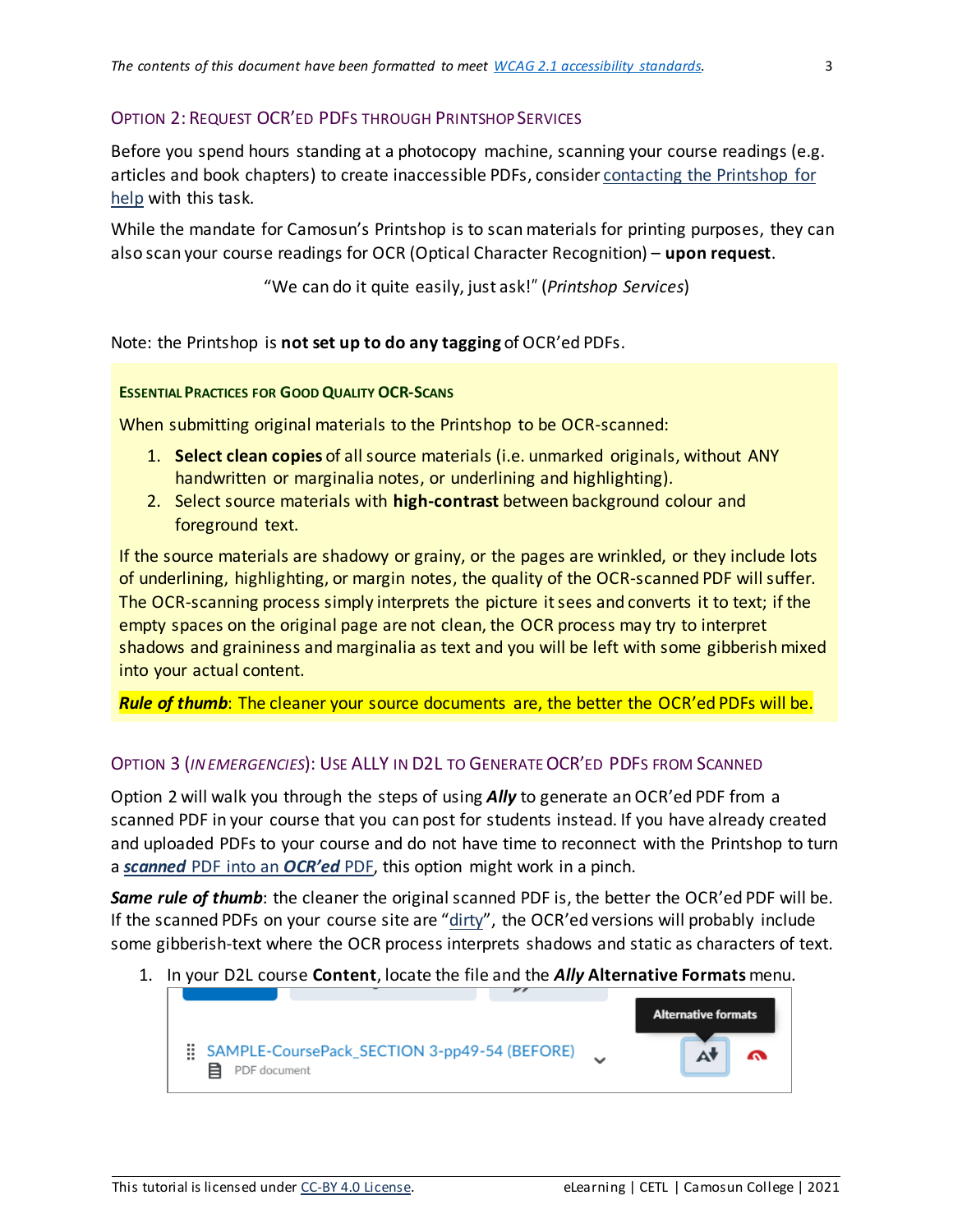2. Scanned PDFs will include the option to download an **OCRed PDF**; select this option and click Download. This might take a minute or two.

|                | Download alternative formats ▼                                                   |  |  |  |
|----------------|----------------------------------------------------------------------------------|--|--|--|
| Selected file: |                                                                                  |  |  |  |
| PDF            | SAMPLE-CoursePack_SECTION 3-pp49-54 (BEFORE)                                     |  |  |  |
|                | OCRed PDF<br>Automatically extracted text for improved reading and searching     |  |  |  |
|                | HTML<br>For viewing in the browser and on mobile devices                         |  |  |  |
| $\circ$ H      | ePub<br>For reading as an e-book on an iPad and other e-book readers             |  |  |  |
| Ħ              | Electronic braille<br>BRF version for consumption on electronic braille displays |  |  |  |
| E              | Audio<br>MP3 version for listening                                               |  |  |  |
| B<br>Ο         | BeeLine Reader<br>Enhanced version for easier and faster on-screen reading       |  |  |  |
| $\bullet$ Help |                                                                                  |  |  |  |
|                | By downloading an alternative format, you agree with the Terms of Use            |  |  |  |
|                | A <sup>+</sup> Download<br>Cancel                                                |  |  |  |

3. **Quality review**. After OCR'ed PDF has finished downloading, open the file and review the pages to ensure the quality of the text is good and that the OCR-process has not misidentified text from the original.

If you are satisfied with the quality of the OCR'ed PDF, proceed to the next step.

4. Replace the scanned PDF with the new OCR'ed PDF. In your D2L course **Content**, locate the original file again and this time click on the *Ally* **Feedback** icon beside the Alternative Formats menu.

| New $\vee$              | Add Existing Activities $\vee$                                    | Bulk Edit | <b>Accessibility score: Low</b> |
|-------------------------|-------------------------------------------------------------------|-----------|---------------------------------|
|                         |                                                                   |           | <b>Click to improve</b>         |
| Ħ.<br>目<br>PDF document | SAMPLE-CoursePack_SECTION 3-pp49-54 (BEFORE)                      |           |                                 |
|                         | <b>IREFORE)</b> PDE created through photocopy scanning: not OCR'd |           |                                 |